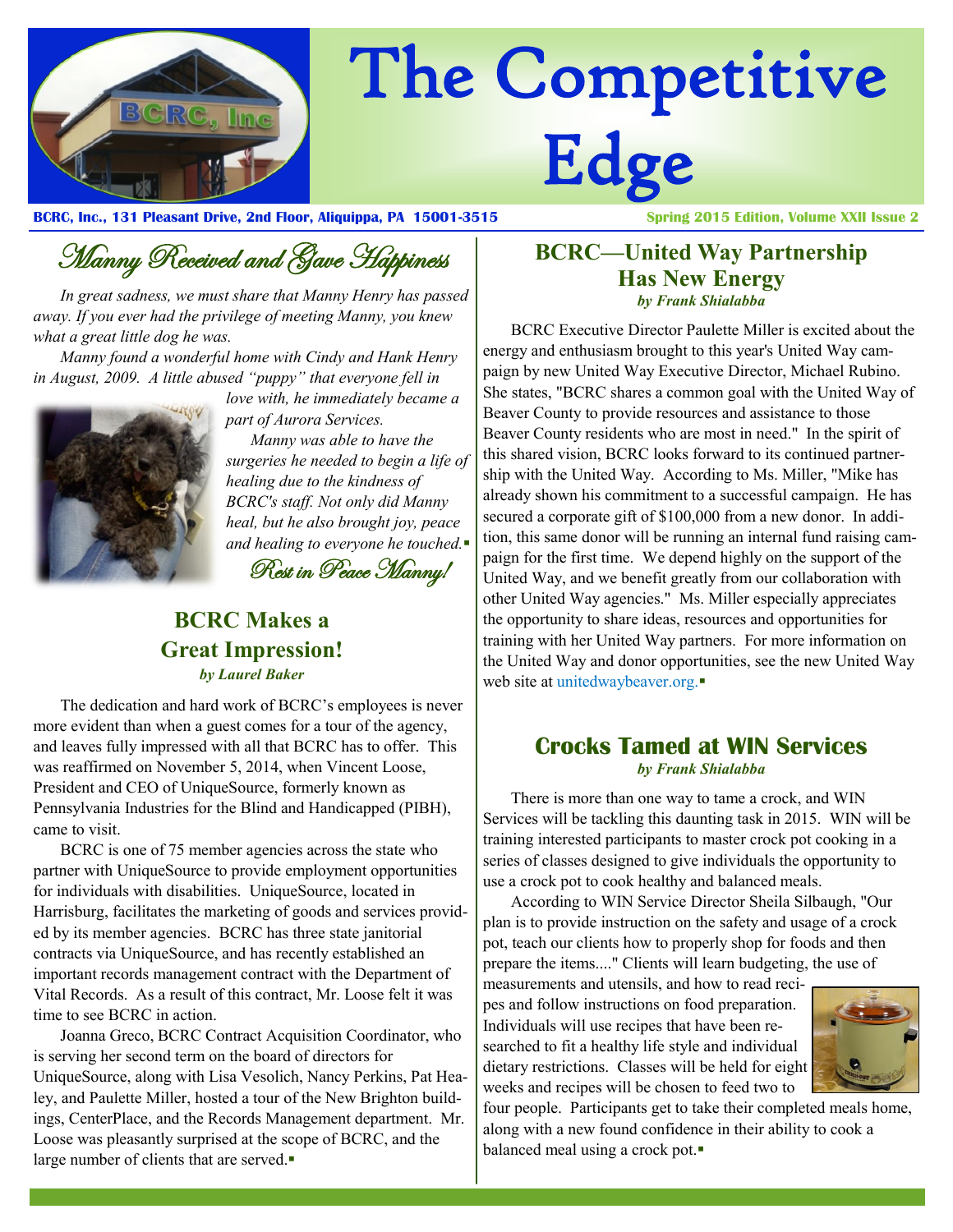### Big City Style Equals Small Town Success

*by Frank Shialabba*

Kara Tjernlund loves people with "big city style." Her goal is to someday get her own apartment in the big city and enjoy the multitude of activities and culture that are available. Meanwhile, however, Kara has brought her own special style to a small town job, where she has achieved tremendous success.

Initially, Kara attended the Hiram G. Andrews Center in Johnstown to prepare for a career as an office worker. While attending WIN Services, Kara considered many prospective placements and participated in numerous interviews. Eventually, she found an opening on-line and applied immediately. WIN Program Specialist Jayne Sainer accompanied her to the interview where, "The manager immediately took to her and she was hired on-the-spot."

Since her initial hire, Kara has taken this local retail store by storm. In a year and a half, she has risen from separating clothes on a conveyor belt to chief trainer of new backroom employees. According to the store manager, "We couldn't operate the backroom without her."

Kara's job is unpacking, and displaying store apparel. Having a superior memory has been invaluable as Kara has memorized clothes sizes and work schedules and recorded bar codes. In addition, her work speed has enabled her to exceed production goals and be called, "absolutely sensational" by the store manager.

Kara has never lost sight of her goal of living in the big city. She continues to save her money and admire people like WIN Program Specialist Jonni Kichta, whom she greets with, "You got big city style!"

We admire Kara's style, and whether big or small, any city or employer would be lucky to have her.

#### **Samantha Excels With Changes** *by Bonnie Smith*

Samantha Schmidley has experienced quite a few changes over the last couple of months. In December, she started going to the CenterPlace building as part of the cleaning crew that cleans

the administrative offices two days a week. Last month, Samantha also started daily cleaning at an outside site. WIN Program Specialist Jayne Sainer says, "She has transitioned beautifully [to the new position ]. She does a good and thorough job," and Program Specialist Tom Marsilio agrees. "She works very hard and is a good worker." Marsilio



notes that Samantha appears to be more self-confident and outgoing since beginning the new jobs and moving to a new living arrangement.

When she is not at her cleaning jobs, Samantha continues to attend the production center two days a week, and she goes to WIN Services on Fridays. Samantha's excellent work ethic was acknowledged recently when she was named Employee of the Month for January. To unwind from her busy schedule, Samantha likes to play with her dog Snuggles and relax while watching TV.

#### Safety Lights **Is There a Silent Killer in Your Home?**  *by Cindy Kirkpatrick*

Carbon monoxide is called the silent killer because the gas cannot be seen or smelled. This gas can make a person feel sick and is deadly, as it replaces oxygen in the blood. In your home, eating and cooking devices like stoves, furnaces and heaters that burn fuel can be sources of carbon monoxide. Some symptoms of the poisoning are headache, breathlessness, dizziness, nausea and sleepiness; and with continued exposure, even death. To protect  $\blacktriangleright$ 

everyone in your home, including pets, make sure that you install carbon monoxide alarms on every level of the house. Once

installed, if the alarm sounds, make sure everyone gets to fresh air. Call the fire department from the fresh air location and wait for the fire department to arrive. Don't put your safety on hold. Install the alarms.



#### BCRC Receives \$100,000 Grant

BCRC's new client entrance and building safety at CenterPlace have received an assist from an area foundation in the form of a \$100,000 grant. The grant is intended for extensive painting and the installation of six sliding, automatic doors for the

new entrance. According to Facilities Coordinator, Laura Medarac, "The doors will play an integral role in the creation of the new entrance. Automatic doors will increase accessibility for persons using walkers, wheel chairs, etc. Access will be easier for all BCRC clients who use



the new entrance. Also, an inner set of automatic doors will lead from the office/reception area to a side foyer and client lunchroom. This will allow a seamless flow to the workshop area."

In addition to improving access, the grant will provide greater safety at CenterPlace. Ms. Medarac states that painting will weatherize the exterior of the building to prevent mold and mildew from forming. She states, "We are attempting to improve building safety and ease of use before BCRC clients move to the new production center at CenterPlace. Improvements will continue until everything is ready for the transition."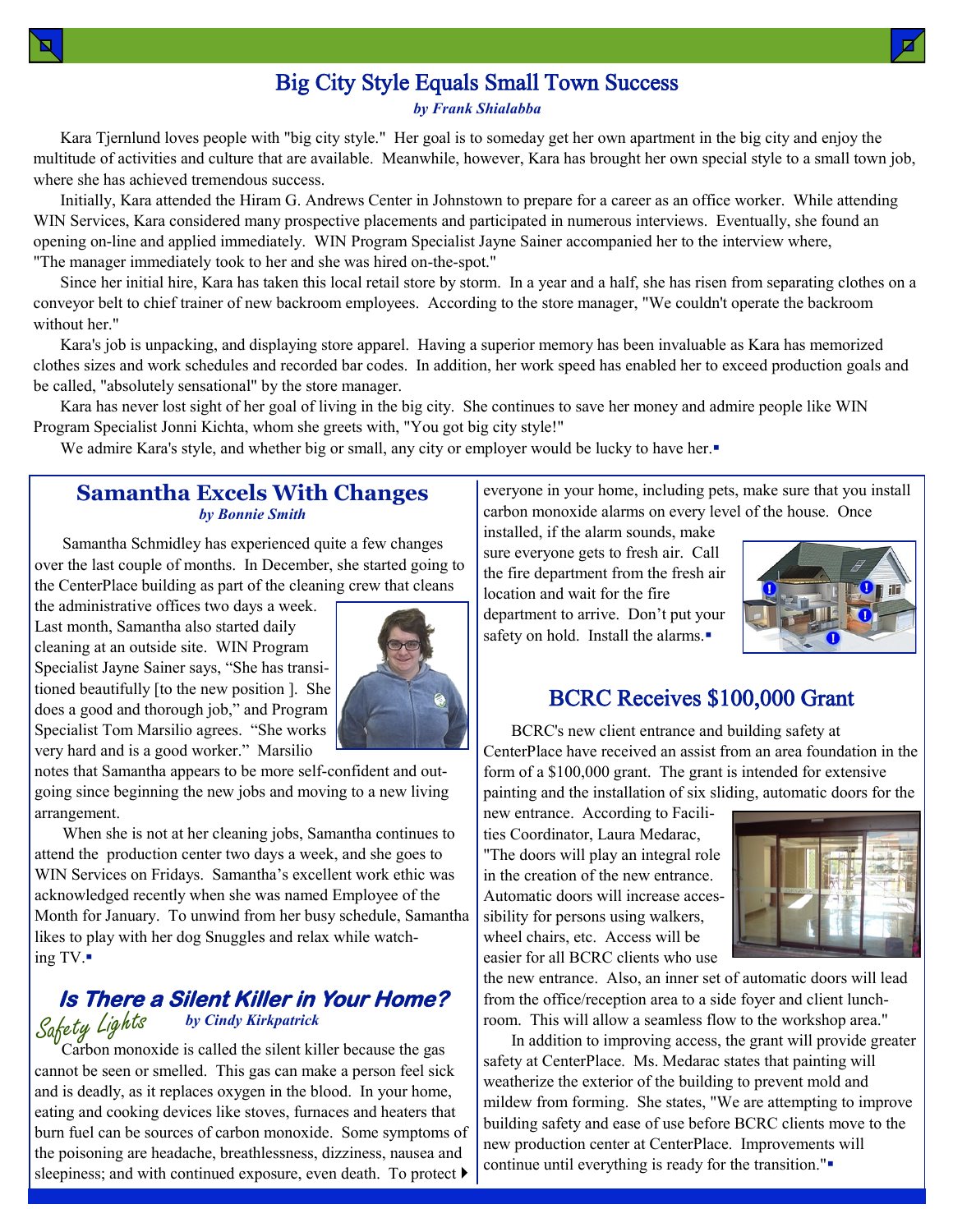#### SHOP TALK *by Marisa Scalamogna*

 This year's Gifts Delivered client Christmas sale was the best ever with a profit of \$1,800. Every client had the opportunity to buy gifts for friends and family. Thank you to BCRC staff and WIN and STW staff and clients who processed sales and wrapped gifts.

 Gifts Delivered also held its very successful open house in mid-November. People continued purchasing long after the open house ended.

• Three hundred twenty-nine people attended the annual client Christmas party in December at the Fez. They enjoyed wonderful food, music, dancing and a Christmas play put on by clients from WIN. Award winners were Nick Zak (Competitive Employment) and Candy Witherow (Employee of the Year).

 BCRC has added a new janitorial job for the clients. The job is located in the community and teaches many good work skills.

 Congratulations to Laurel Baker and Marie Krechowski for recently achieving their Certified Psychiatric Rehabilitation Practitioner (CPRP) designation! Earning the degree reflects Laurel's and Marie's compassion for the consumers they serve and a commitment to their dignity and maximum recovery.



## *Spotlight on:* Lisa Vesolich

*by Kelly Newhouse*

 Jalapeno Hannah, the pierogi, has come to BCRC! Being a former pierogi impersonator during her college days may not qualify Lisa Vesolich for her position as Records Management Assistant at BCRC, but her experience in medical billing does.

Lisa began working at BCRC in June, 2014. She comes to us from the medical field where she worked as an insurance and authorization specialist, and processed medical billing. Lisa has been working hard attending trainings and pursuing her CDIA+ certification. Her current training and specialized knowledge make her a great fit for our Records Management Department. Lisa reports that her duties vary from pricing quotations and meeting new customers to working side by side with the clients to complete contract work. She loves the busy pace and varied  $\blacktriangleright$ 

workday. Lisa states that the best part of her job is the clients. Her hope is to bring new and creative contracts to the department that will help the clients grow.

In her free time, Lisa shares her home with her husband Stephen and their "very sweet" 60 lb. lap dog, Harley Quinn. Lisa and Stephen enjoy being very involved in their church. Lisa also carries a degree in Musical Theatre and Dance.

#### **Staff Receive Unique Training Opportunities** *by Gina Alberti*

Since July, BCRC staff members have successfully completed a total of 2,505.75 hours of training! As the needs of our client base continue to transform, it is crucial for BCRC staff to stay current through a variety of unique training opportunities.

Over the past several months, staff members have participated in trainings covering diverse topics such as:

*Non-Violent Crisis Intervention***:** training helps staff spot the early signs of an impending crisis; use verbal and nonverbal communications to reduce hostility, prevent a situation from escalating to violence; and assist staff in coping with their own reservations and anxiety in potential crisis situations.

*How an Adult with Autism Might Feel***:** provides an eye-opening simulation of potential challenges an adult with autism may face. Participants are expected to identify hallmark characteristics of individuals with autism, understand and practice useful communications techniques and use "people first" language.

*Accessing the Power of Empathy***:** This training was a part of the Certified Psychiatric Rehabilitation Practitioner (CPRP) Series addressing "Interpersonal Competencies." Participants honed their interpersonal skills by first becoming self-aware. Goals for participants included recognizing and understanding the subjectivity of perception and analyzing and combating their own hesitancy in interpersonal scenarios.

**Poverty Simulation:** This unique experience placed individuals into small groups and asked them to navigate a week in the life of a low-income family. Group members were given roles within the family and acted out scenarios, including visiting a bank, mortgage company, pawn shop, and grocery store. Participants were expected to live within certain economical restraints while balancing the responsibilities of providing for a family.



#### STW Students and Staff Flourish *by Stephanie Godlewski*

 Jane Ondrusek, a student from New Horizon School, received the first annual School to Work Transition Excellence Award at the annual client Christmas party. Jane has been involved with the School to Work program for over four years. She is described by Stephanie Baldwin, Program Specialist, as, "enthusiastic, friendly and sociable," and having "a good personality, a good sense of humor, listening well, and having excellent manners." Jane is focused on her work and eager to learn new jobs. She has worked at other worksites through the Records Management Department. Additionally, this award winner is enrolled in the culinary program at the Beaver County Career and Technical Center.

 School to Work also boasts of the recent accomplishment of Susan Smith, a program specialist who was invited to speak at the Lowe's Women's Leadership Conference , held in Hermitage on November 19th. The conference afforded Susan the opportunity to share her personal experience and advice on mentoring. She encouraged women to be more aggressive in moving to high management levels. Susan has been employed at BCRC for five years and has been instrumental in the development of CAPS (Creating Alternative Pathways to Success).

School to Work is excited to continue to provide the sorts of opportunities and environment that allow people like Jane and Susan to flourish.